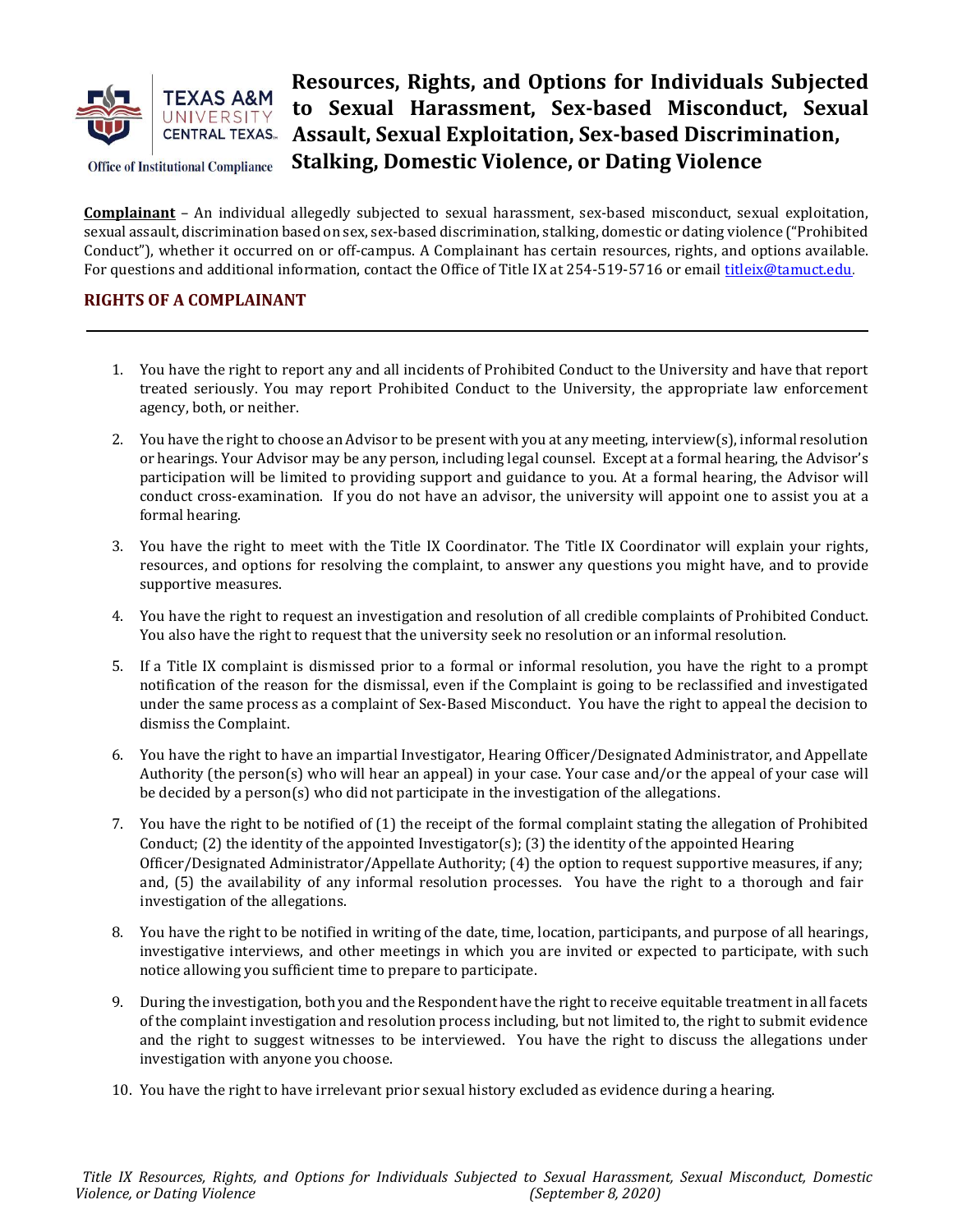- 11. You have the right to review the draft investigation report, including all inculpatory and exculpatory evidence gathered during the investigation. You may submit a response to the report before the report is finalized and submitted to the Hearing Officer/Designated Administrator.
- 12. You have the right to be informed of the outcome of the investigation at the same time as the Respondent, and in cases of sexual assault, sexual harassment, sex-based misconduct, sex-based discrimination, stalking, dating violence, or domestic violence, you will be notified of the sanction imposed (if any).
- 13. You have the right to appeal the decision of the Designated Administrator based on new evidence; procedural irregularity; bias or conflict of interest on the part of the Title IX Coordinator, Investigator(s), or Designated Administrator; or, appropriateness/severity of the sanctions. You have the right to be notified if the case is appealed by either party and the outcome of the appeal.
- 14. If you have obtained a protective order, civil no-contact order, restraining order, or similar order against another member of the University community, the order should be provided to the Chief Compliance Officer. In conjunction with the University Police Department and other University officials, the Chief Compliance Officer will take all reasonable and legal actions to implement the order.
- 15. If you believe that the other party has subjected you to prohibited conduct or related retaliation, you have the right to file a university complaint against the other party. You also have the right to file a criminal complaint against the other party with the appropriate law enforcement agency, if appropriate.

More information about these rights can be found on the Title IX website at tamuct.edu/titleix. If you have questions, please contact your university Title IX Coordinator at 254-519-5716.

## PRIVACY OF INFORMATION

#### Privacy of Information

Most university employees are mandatory reporters, which means that if an employee experiences, observes, or becomes aware of an alleged or suspected incident of discrimination or harassment in the course and scope of their employment, the employee must report all known information to the University. Counselors and Medical providers report de-identified statistics only. See *Texas A&M University System Regulation 08.01.01*, Section 2.1 for more information about mandatory reporting.

The University is committed to protecting the privacy of reporting parties, complainants, and respondents to the extent allowed by law. Given the sensitive nature of reports, information will be maintained in a secure manner and will only be disclosed to school officials who are responsible for handling the university's response and/or have a legitimate educational interest. All students' educational records are protected under the Family Educational Rights and Privacy Act (FERPA). For more information about FERPA, go to tamuct.edu/ferpa.

## SUPPORTIVE MEASURES

Complainants may request assistance with changes to academic and work environment. Complainants may also elect to drop a course without any academic penalty. Requests for assistance will be considered regardless of whether the complainant chooses to file a formal complaint with the university or law enforcement. Contact your Title IX Coordinator or Deputy Title IX Coordinator to request these changes. Supportive measures will be provided free of charge and may not unreasonably burden either party.

Counseling, health, mental health, advocacy, and other services are available for complainants both on-campus and in the community. In most cases, psychologists/counselors in the Student Counseling Center (for students, Student Counseling) or Work/Life Solutions Program (for employees, Employee Assistance Program) are not required to, nor may, report an incident that in any way identifies students or employees concerned without their consent.. However, if an imminent harm situation is present, the counselor must take action to protect whoever is at risk. Below is a brief list of available resources. Confidential resources are italicized; however, in accordance with the Clery Act, confidential resources will report de-identified statistics only.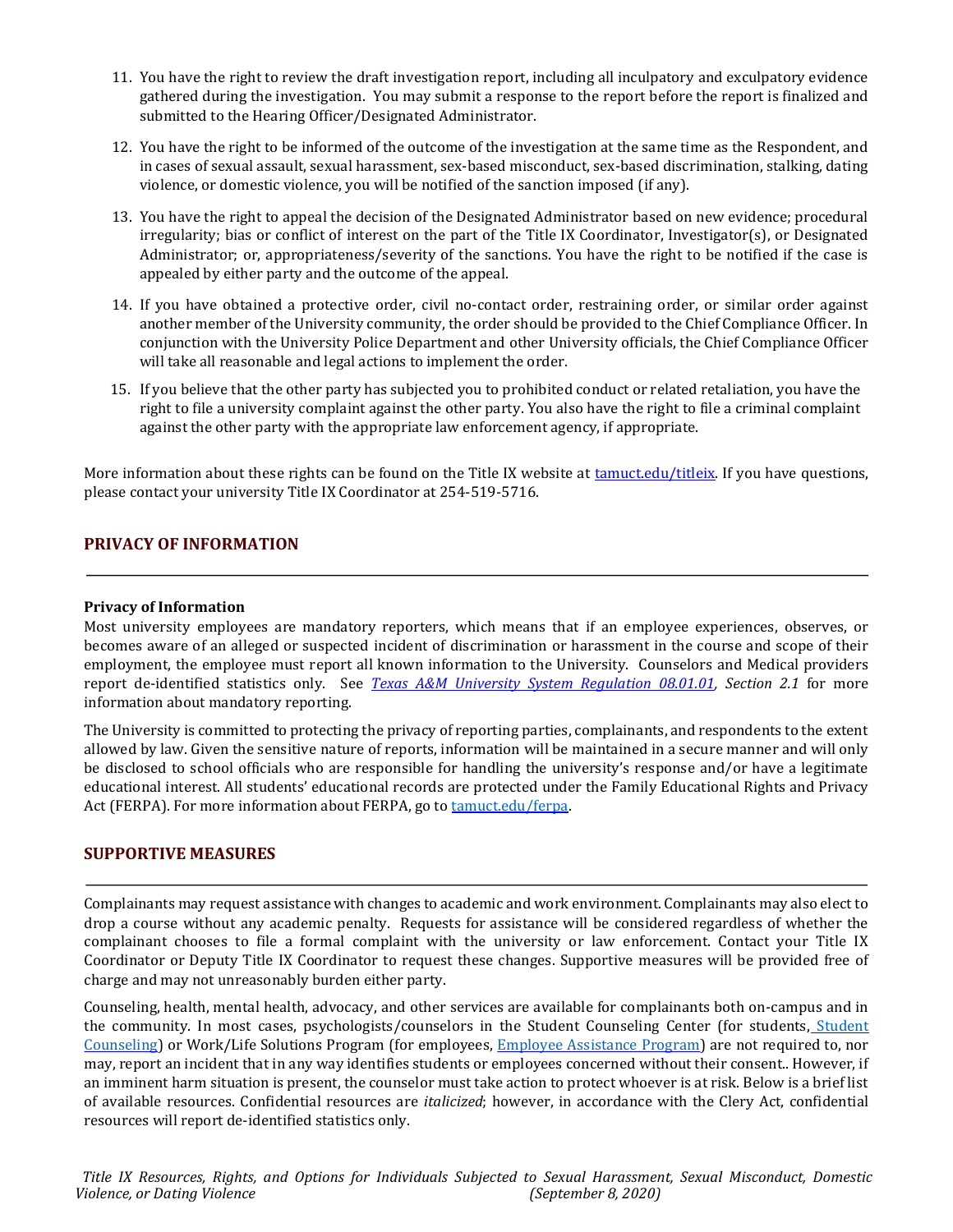## Counseling (Confidential)

| <b>Name</b>                                           | <b>Phone</b> | <b>Address</b>                                   | Website                                                                          |
|-------------------------------------------------------|--------------|--------------------------------------------------|----------------------------------------------------------------------------------|
| <b>Work/Life Solutions Program</b><br>(for employees) | 866-301-9623 |                                                  | https://www.tamuct.edu/human-<br>resources/benefits/employee-<br>assistance.html |
| <b>Student Counseling Center</b>                      | 254-501.5955 | <b>Student Affairs</b><br>Mon - Fri 8 am to 5 pm | https://www.tamuct.edu/student-<br>affairs/student-counseling.html               |

# Medical and Health Services

| <b>Name</b>                                                                 | <b>Phone</b> | <b>Address</b>                                  | Website                                                                                                    |
|-----------------------------------------------------------------------------|--------------|-------------------------------------------------|------------------------------------------------------------------------------------------------------------|
| <b>AdventHealth Central</b><br><b>Texas</b>                                 | 254.526.7523 | 2201 S Clear Creek<br>Rd,<br>Killeen, TX        | www.adventhealth.com                                                                                       |
| <b>Carl R. Darnall Army</b><br><b>Medical Center</b>                        | 254.288.8000 | 36065 Santa Fe<br>Avenue<br>Fort Hood, TX 76544 | https://www.crdamc.amedd.army.mil/<br>Default.aspx                                                         |
| <b>Baylor Scott &amp; White</b><br><b>Medical Center -</b><br><b>Temple</b> | 254.724.2111 | 2401 S 31st St.<br>Temple, TX 76508             | https://www.bswhealth.com/locations/<br>temple?y_source=1_MTM0MTE3MDctNz<br>E1LWxvY2F0aW<br>9uLndlYnNpdGU= |
| <b>Seton Medical Center</b>                                                 | 254.690.0900 | 850 W. Cen TX Expy<br>Harker Heights, TX        | https://setonharkerheights.net/                                                                            |

## Support, Advocacy, and Other Resources

| <b>Name</b>                               | Phone        | <b>Address</b>          | Website                                 |
|-------------------------------------------|--------------|-------------------------|-----------------------------------------|
| <b>Student Affairs</b>                    | 254.501.5909 | Warrior Hall 105        | https://www.tamuct.edu/student-affairs/ |
|                                           |              | Texas A&M Campus        |                                         |
| <b>Student Success</b>                    | 254.501.5836 | <b>Warrior Hall 212</b> | https://www.tamuct.edu/student-affairs/ |
|                                           |              | Texas A&M Campus        | student-success.html                    |
| Student Financial Assistance 254.501.5854 |              | Founders Hall 108       | https://www.tamuct.edu/financial-aid/   |
|                                           |              | Texas A&M Campus        | index.html                              |
| <b>Access and Inclusion</b>               | 254.501.5836 | <b>Warrior Hall 212</b> | https://www.tamuct.edu/student-affairs  |
|                                           |              | Texas A&M Campus        | /access-inclusion.html                  |
| <b>Student Wellness &amp;</b>             | 254.501.5955 | Warrior Hall 207L       | https://www.tamuct.edu/student-affairs  |
| <b>Counseling Center</b>                  |              | Texas A&M Campus        | /student-counseling.html                |
| <b>National Sexual Assault</b>            | 800.656.4619 |                         | online.rainn.org                        |
| <b>Hotline</b>                            |              |                         |                                         |
| <b>Aware Central Texas -</b>              | 254.213.2986 | 2408 S. Clear Creek Rd. | https://www.awarecentraltexas.org/      |
| <b>Killeen</b>                            |              | lSte. 201               |                                         |
| 24/7 Hotline: 254.813.0968                |              | Killeen, TX 76549       |                                         |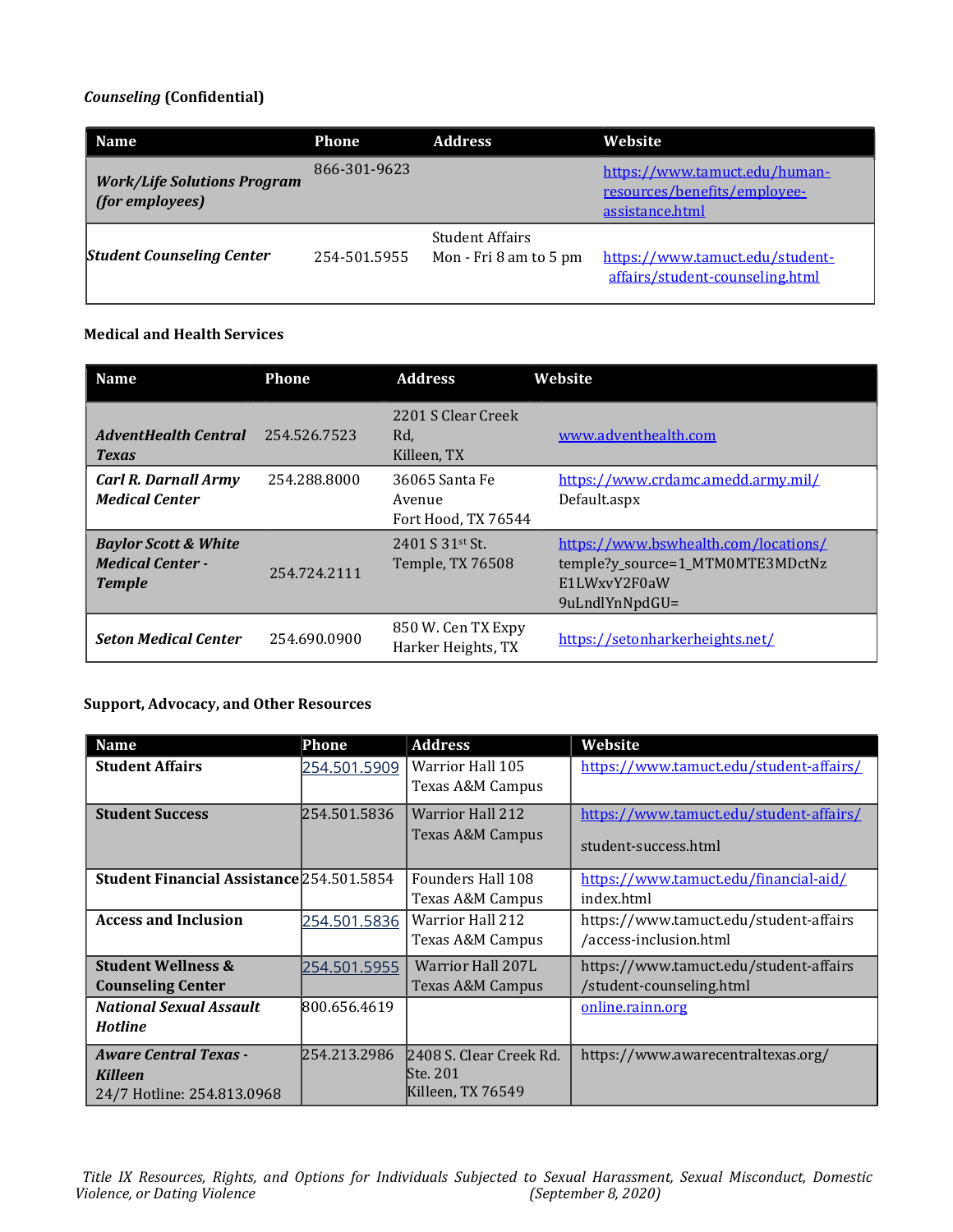| <b>Aware Central Texas -</b>               | 254.939.7582                | 903 N. Main St.             | https://www.awarecentraltexas.org/    |  |
|--------------------------------------------|-----------------------------|-----------------------------|---------------------------------------|--|
| <b>Belton</b>                              |                             | Belton, TX 76513            |                                       |  |
| 24/7 Hotline: 254.813.0968                 |                             |                             |                                       |  |
| <b>Families in Crisis</b>                  | 254.634.1184/24-hr hotline: |                             | http://familiesincrisis.net/          |  |
|                                            |                             | 254.773.7765 1-888-799-SAFE |                                       |  |
| <b>National Domestic Violence</b>          | 800.799.7233                |                             | thehotline.org                        |  |
| <b>Hotline</b>                             |                             |                             |                                       |  |
| <b>University Police</b>                   | 254.501.5800                | <b>Founders Hall 103</b>    | https://www.tamuct.edu/police/        |  |
| <b>Department</b>                          |                             | Texas A&M Campus            |                                       |  |
| <b>Killeen Police Department</b>           | 254.501.7698                | 301 South Texas Ave.        | https://www.killeentexas.gov/280/     |  |
| <b>Victim's Assistance</b>                 |                             | Bryan, TX                   | Victims-Assistance                    |  |
| Bell County Victim Services 254.933.5235 / |                             | 1201 Huey Road, Suite       | https://www.bellcountytx.com/county_  |  |
| <b>Division</b>                            | 800.460.2355                | 2100                        | government/district_attorney/victim_  |  |
|                                            | lext. 5235                  | Belton, Texas 76513         | services_division.php                 |  |
| <b>Fort Hood Victim Advocacy</b>           | 254.287.3583                | Darnall Loop Bldg.          | https://hood.armymwr.com/programs/    |  |
| Program                                    |                             | 36000, 2nd Floor            | victim-advocacy-program               |  |
| <b>Crime</b><br><b>Coryell</b><br>County   | 254.865.5911                | 620 E Main St               | https://www.coryellcounty.org/page/   |  |
| <b>Victims Assistance</b>                  |                             | Gatesville, TX 76528        | coryell.Crime                         |  |
| <b>Healthy Homes and Crime</b>             | 254.953.5439                | 402 Indian Trail            | http://www.ci.harker-                 |  |
| <b>Victims' Assistance</b>                 |                             | Harker Heights, TX          | heights.tx.us/index.php/healthy-homes |  |

## REPORTING PROHIBITED CONDUCT

## Anonymous Reporting

Individuals wishing to submit an anonymous report may use the reporting form found on the Title IX website. The University's ability to investigate and respond to an anonymous report may be limited.

## Reporting to Law Enforcement

You have the option to notify or not notify law enforcement authorities, including university and local police. Any individual may decline to notify law enforcement. An anonymous "Jane/John Doe" report can be filed with the police while deciding whether to pursue criminal charges. Law enforcement is able to help individuals understand the process of obtaining orders of protection, restraining orders, or similar lawful orders issued by the courts. Below is a list of local law enforcement agencies. Reports should be filed with the law enforcement agency that is located where the incident occurred.

| <b>Name</b>                         | Phone        | <b>Name</b>                            | Phone        |
|-------------------------------------|--------------|----------------------------------------|--------------|
| <b>University Police Department</b> | 254.501.5800 | <b>Copperas Cove Police Department</b> | 254.547.8222 |
| <b>Killeen Police Department</b>    | 254.501.8800 | Harker Heights Police Department       | 254.953.5400 |
| <b>Temple Police Department</b>     | 254.298.5500 | <b>Georgetown Police Department</b>    | 512.930.3510 |

## Importance of Preserving Physical Evidence

Retain communications and document any contact with the involved individual(s). If possible, individuals should write down dates, times, locations of contact and preserve any text messages, emails, and/or social media site postings related to the incident.

If you have experienced sexual assault and choose to go to the hospital and have a forensic exam (SANE/SAFE exam) done, consider avoiding activities that could potentially damage evidence such as: bathing, showering, using the restroom, changing clothes, combing hair, brushing teeth, or cleaning up the area. You can still report to both law enforcement and the university if you choose not to have a forensic exam performed. You can also choose whether or not you wish to report the assault after the forensic exam has been performed.

Title IX Resources, Rights, and Options for Individuals Subjected to Sexual Harassment, Sexual Misconduct, Domestic Violence, or Dating Violence (September 8, 2020)